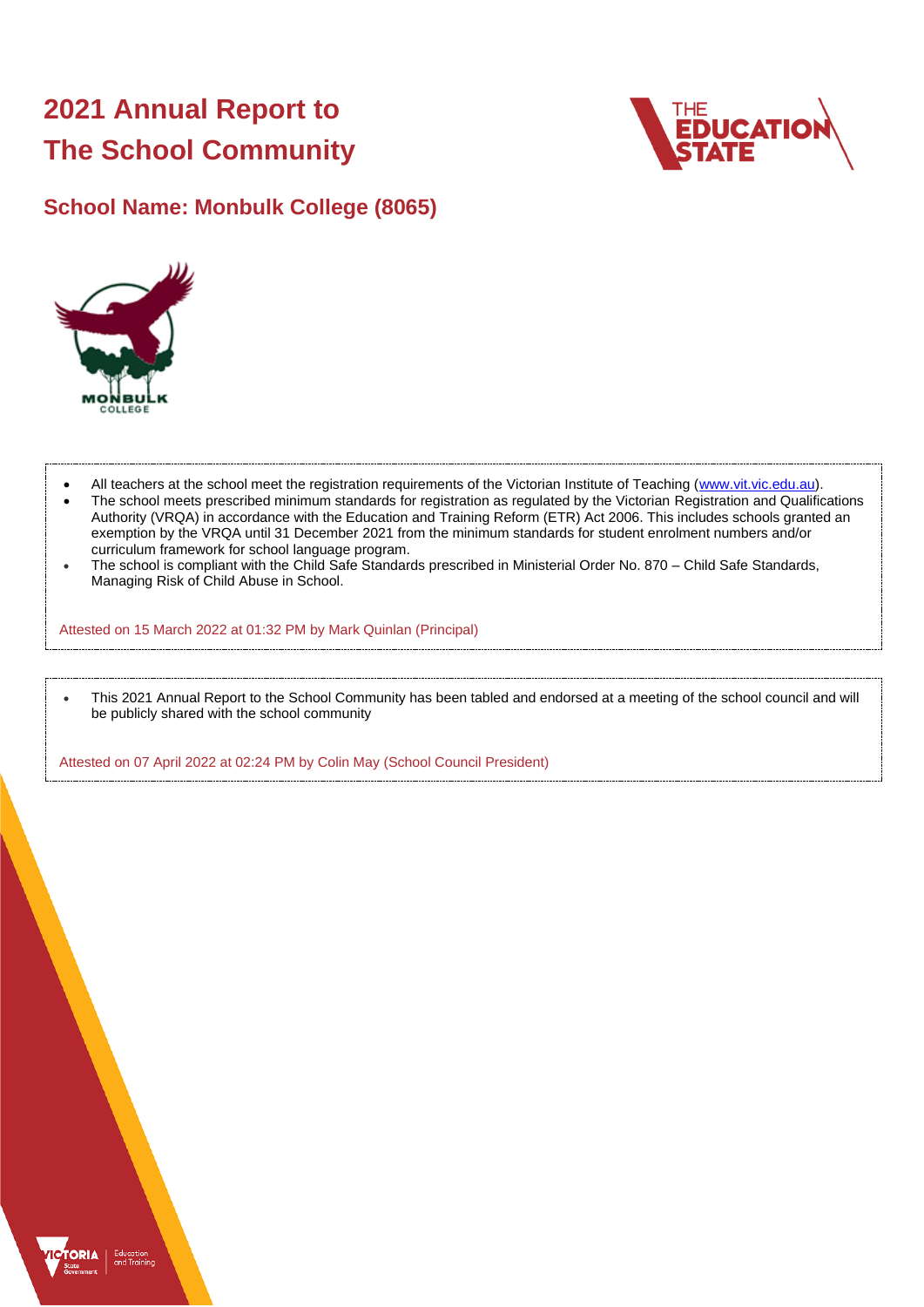

# How to read the Annual Report

## What does the *'About Our School'* commentary section of this report refer to?

The 'About our school' commentary provides a brief background on the school, an outline of the school's performance over the year and future directions.

The 'School Context' describes the school's vision, values and purpose. Details include the school's geographic location, size and structure, social characteristics, enrolment characteristics and special programs.

The 'Framework for Improving Student Outcomes (FISO)' section includes the improvement initiatives the school has selected and the progress they have made towards achieving them through the implementation of their School Strategic Plan and Annual Implementation Plan.

## What does the *'Performance Summary'* section of this report refer to?

The Performance Summary includes the following:

#### **School Profile**

- student enrolment information
- the school's 'Student Family Occupation and Education' category
- a summary of parent responses in the Parent Opinion Survey, shown against the statewide average for Secondary schools
- school staff responses in the area of School Climate in the School Staff Survey, shown against the statewide average for Secondary schools

#### **Achievement**

- English and Mathematics for Teacher Judgements against the curriculum
- English and Mathematics for National Literacy and Numeracy tests (NAPLAN)
- all subjects for Victorian Certificate of Education (VCE) examinations

#### **Engagement**

Student attendance and engagement at school, including:

- how many Year 7 students remain at the school through to Year 10
- how many exiting students go on to further studies or full-time work

#### **Wellbeing**

Student responses to two areas in the Student Attitudes to School Survey:

- Sense of Connectedness
- Management of Bullying

Results are displayed for the latest year and the average of the last four years (where available). As NAPLAN tests were not conducted in 2020, the NAPLAN 4-year average is the average of 2018, 2019 and 2021 data in the 2021 Performance Summary.

### Considering COVID-19 when interpreting the Performance Summary

The Victorian community's experience of COVID-19, including remote and flexible learning, had a significant impact on normal school operations in 2020 and 2021. This impacted the conduct of assessments and surveys. Readers should be aware of this when interpreting the Performance Summary.

For example, in 2020 and 2021 school-based surveys ran under changed circumstances, and NAPLAN was not conducted in 2020. Absence and attendance data during this period may have been influenced by local processes and procedures adopted in response to remote and flexible learning.

Schools should keep this in mind when using this data for planning and evaluation purposes.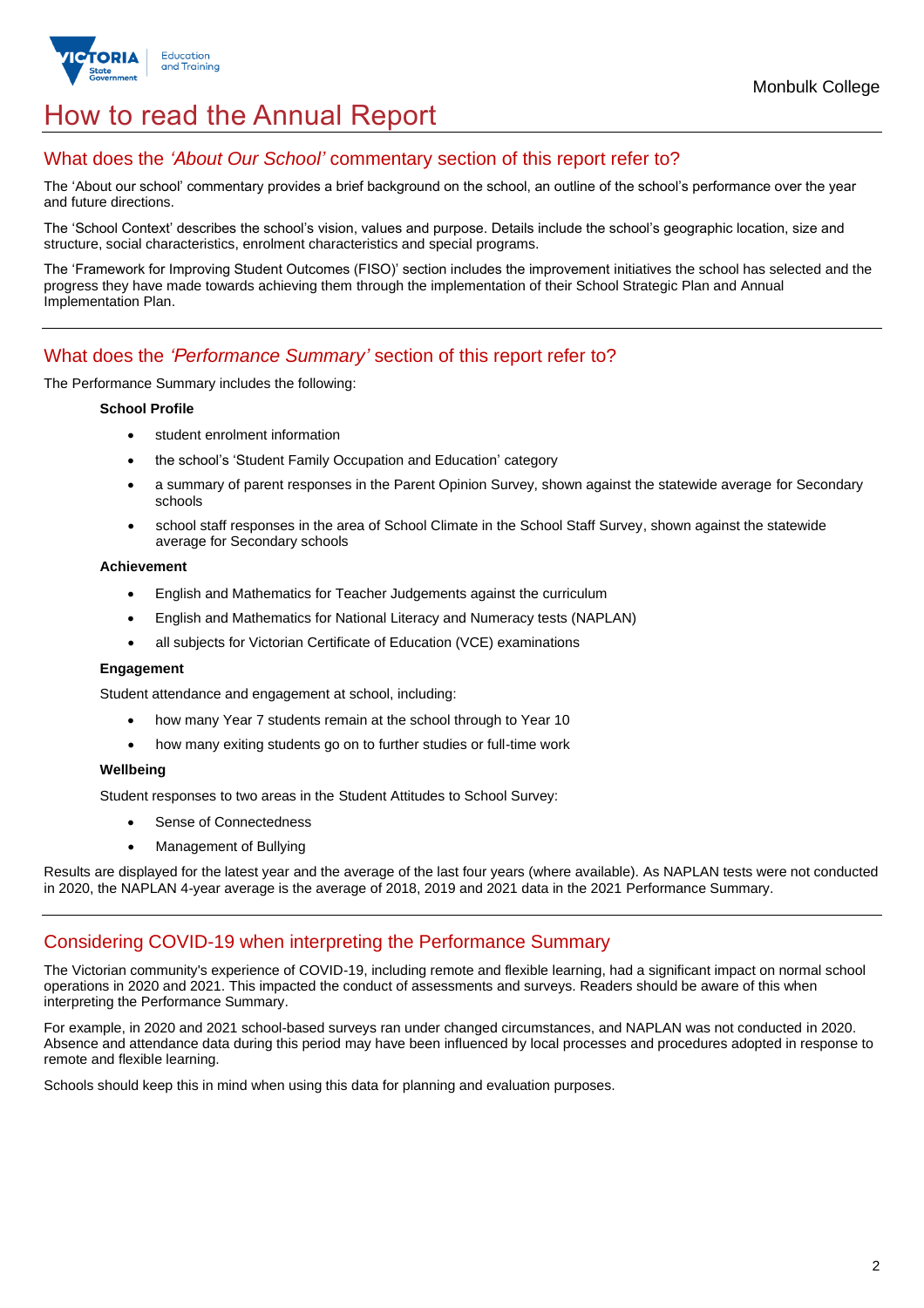

# How to read the Annual Report (continued)

### What do *'Similar Schools'* refer to?

Similar Schools are a group of Victorian government schools with similar characteristics to the school.

This grouping of schools has been created by comparing each school's socio-economic background of students, the number of non-English speaking students and the school's size and location.

## What does *'NDP'* or '*NDA*' mean?

'NDP' refers to no data being published for privacy reasons or where there are insufficient underlying data. For example, very low numbers of participants or characteristics that may lead to identification will result in an 'NDP' label.

'NDA' refers to no data being available. Some schools have no data for particular measures due to low enrolments. There may be no students enrolled in some year levels, so school comparisons are not possible.

Note that new schools only have the latest year of data and no comparative data from previous years. The Department also recognises unique circumstances in Specialist, Select Entry, English Language, Community Schools and schools that changed school type recently, where school-to-school comparisons are not appropriate.

## What is the *'Victorian Curriculum'*?

The Victorian Curriculum F–10 sets out what every student should learn during his or her first eleven years of schooling. The curriculum is the common set of knowledge and skills required by students for life-long learning, social development and active and informed citizenship.

The Victorian Curriculum is assessed through teacher judgements of student achievement based on classroom learning.

The curriculum has been developed to ensure that school subjects and their achievement standards enable continuous learning for all students, including students with disabilities.

The 'Towards Foundation Level Victorian Curriculum' is integrated directly into the curriculum and is referred to as 'Levels A to D'.

'Levels A to D' may be used for students with disabilities or students who may have additional learning needs. These levels are not associated with any set age or year level that links chronological age to cognitive progress (i.e., there is no age expected standard of achievement for 'Levels A to D').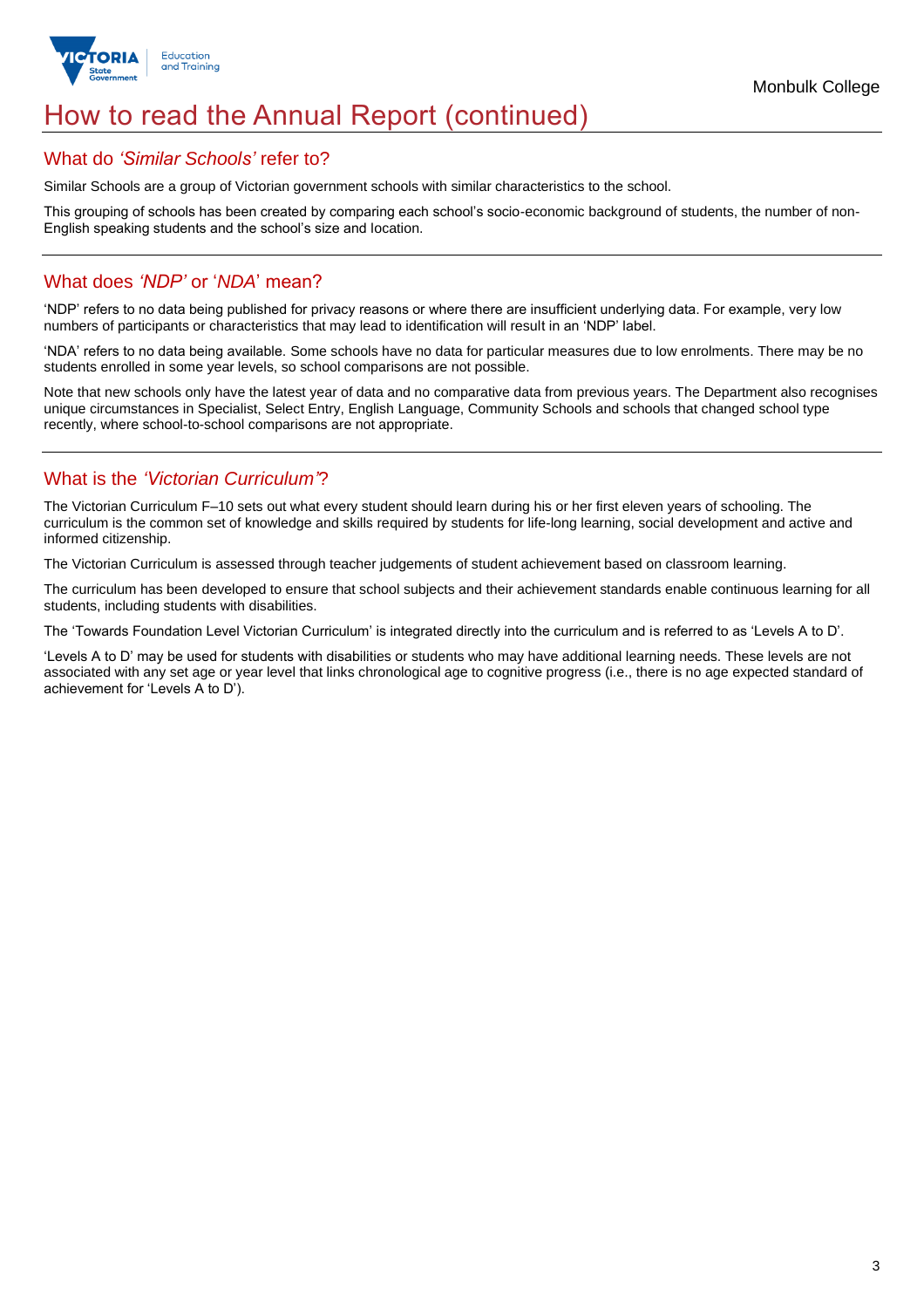

# **About Our School**

## School context

#### School Vision and Values

Monbulk College empowers our students to be proud, resilient, aspirational, creative, and critical members of the local and global community. Monbulk College staff, students and community believe in:

Respect – treating yourself, others, and the school environment with integrity and honesty; Embracing diversity; Treating others with kindness and compassion; Engaging in our community with empathy, pride, and self-awareness. Excellence – achieving success within a culture of high expectations; Promoting an aspirational and creative culture that celebrates success; Empowering each other to learn and grow ; Being a motivated, life-long learner and critical global citizen.

Responsibility – taking ownership of your personal and educational growth; Acting with honesty and resilience; Collaborating to create a safe, effective, and respectful school environment; Taking initiative in, and ownership of, all learning, and encouraging others to do the same.

#### School Purpose

The College aims to improve learning outcomes for all students and increase their empowerment as members of the learning community. This is important so that all students achieve sustained growth with a focus on Literacy and Numeracy. To do this, the College will continue using Professional Learning Communities as an engine for improving teaching and learning. In these communities, staff will work collaboratively and collectively build staff capability to effectively use data to inform their teacher practice and teaching programs. This will support teaching teams to present consistent learning opportunities to students across all classes. The College aims to evaluate and improve the Instructional Model and implement changes through a consistent and collaborative whole school approach. To achieve this, it is a priority to review the pedagogical framework linked to our Instructional Model. The College will increase student empowerment as members of our learning community to improve engagement, motivation and encourage the development of independent learning skills. To achieve this, we will actively promote the College's Vision and Values and build teacher capacity to create opportunities for authentic student agency in the classroom.

#### Workforce Composition

The staffing profile comprises approximately 45 staff, including 3 Principal Class, 3.5 Leading Teachers, 3 Learning Specialists and 36 teachers, 11 equivalent full time Education Support Staff and 1 Mental Health Practitioner.

#### School size, structure and geographic location

Monbulk College is a single campus, co-educational college located in the Dandenong Ranges where it services the local community. The College offers broad teaching and learning programs that are based on the Victorian Curriculum, covering all key learning areas for all students until they specialise in the later secondary years. Monbulk College also has strong co-curricular programs, including opportunities for students global exploration through travel to Japan and Europe (pandemic permitting), hosting students from sister schools, being involved in surf-lifesaving, engaging in interschool sport such as Volleyball or studying Instrumental Music. Monbulk College offers senior secondary options including the Victorian Certificate of Education (VCE), Head Start and the Victorian Certificate of Applied Learning (VCAL). Students can study Vocational Education and Training (VET) subjects within these certificates. Monbulk College has built an educational model around the stages of learning comprising Junior School - Years 7 to 9 and and Senior School - Years 10 to 12. Within this model of education, we are better able to meet the holistic needs of our students.

#### Social and enrolment characteristics

Monbulk College enjoys outstanding physical resources that will provide students with the best possible educational opportunities. The modern facilities with research-based pedagogical practices represent an exciting opportunity for all students where we will continue to build and embed the school's culture and values. A total of 556 students were enrolled at this school in 2021, 1% were Aboriginal or Torres Strait Islanders and 2% of students had English as an additional language. Students attending the College come from a range of socio-economic backgrounds. The Student Family Occupation and Education (SFOE) Index (0.3440) for Monbulk College indicates a low to medium level of social disadvantage.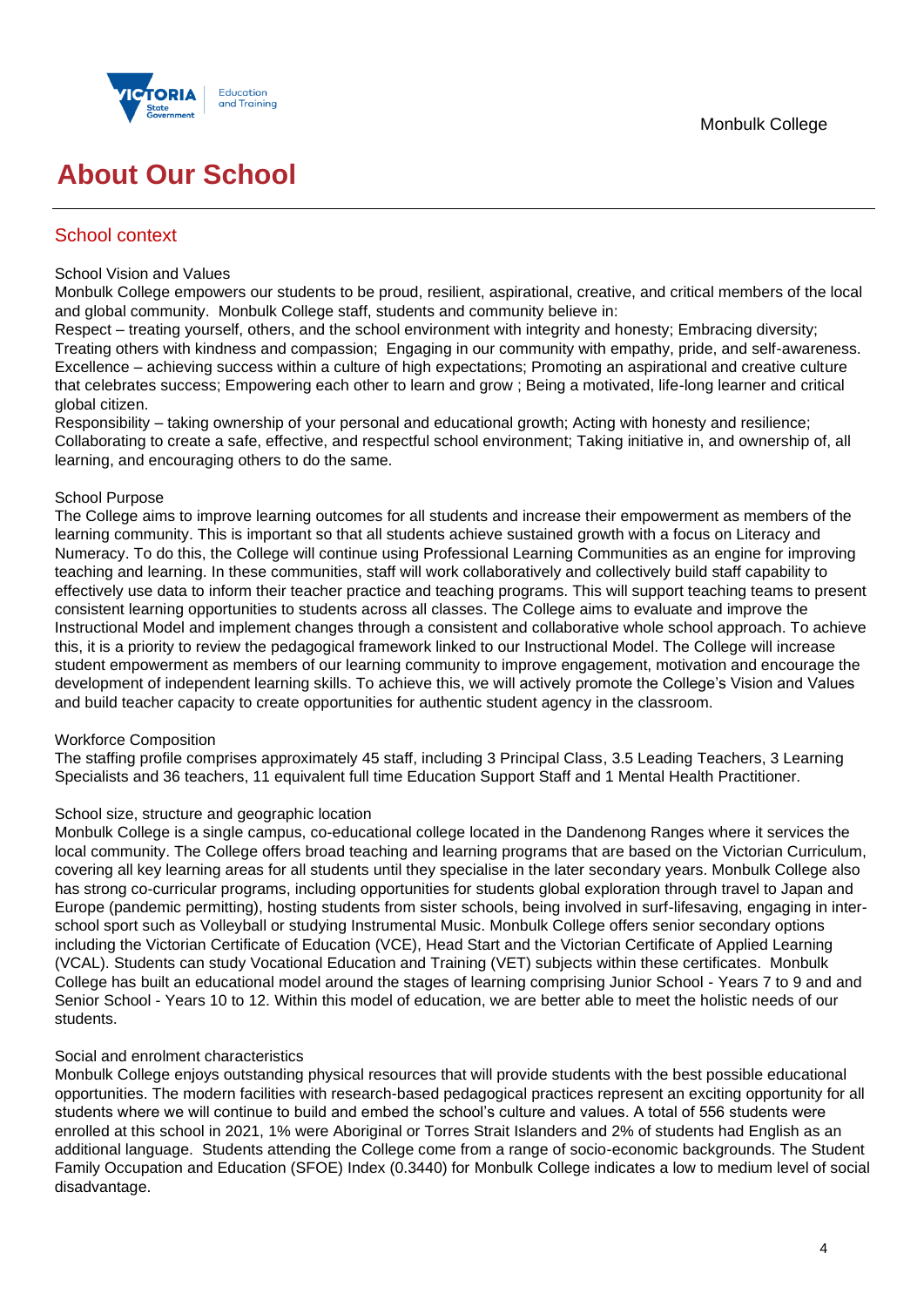

## Framework for Improving Student Outcomes (FISO)

In 2021, Monbulk College continued work on the 3 DET priority goals of:

- 1. Learning, catch-up and extension priority PLCs established, IEPs developed for targeted students,
- 2. Happy, active and healthy kids priority student leadership training, respectful relationships team
- 3. Connected schools priority attendance at Dandenong Ranges network activities

In 2021, Monbulk College's Annual Implementation Plan (AIP) focused on implementation of Key Improvement Strategies related to the FISO dimensions of: Evaluating impact on learning; Empowering students and building school pride; Networks with schools, services and agencies; and Building Practice Excellence. This included:

- Implementation of Professional Learning Communities (PLC) and using meeting time as protected time to facilitate the work

- Leadership constantly refining, monitoring and ensuring that professional learning met the needs of staff in the implementation of Literacy and Formative Assessment approaches

- Teachers working in PLC groups and focusing on the problems of practice aligned to key improvement strategies

- Developing Individual Education Plans (IEP) for targeted groups of students - Tutor Learning Initiative (TLI), Middle Years Literacy & Numeracy Support (MYLNS) and Program for Students with a Disability (PSD) funded students. The impact of the programs were measured through data sets, key teacher/student/parent reflections and measures of student learning confidence.

- MYLNS and TLI despite our best efforts were impacted by remote learning. Whilst students have progressed in their learning we have not met the target of 1.0 learning growth for all.

- Developing the Respectful Relationships (RR) team and completing the base line assessment. An action plan was developed but we were unable to proceed with implementation due to COVID lockdown. Review of the RR curriculum has not occurred. Next year, some further tasks that meet the actions on the RR Action Plan need to be undertaken

- Staff engaging in network events through Dandenong Ranges Network (DRN) and atEAST QA activities
- Conducting online parent information sessions and student progress conferences using MS Teams/WebEx - Implementing and embedding the Monbulk College 4 year Literacy Plan through PLCs

- Targeting, ongoing and relevant professional learning regularly delivered to support a whole school approach for

teaching literacy across the domains - Developing an understanding that all Monbulk teachers are educators of literacy and developing language within their own domain, subject and classrooms

- Continuing to develop formative assessment strategies as a way to understand where learners are at

- Staff completed online professional learning sessions to develop their skills and knowledge with remote learning - Demonstration lessons

- Positive gains in the School Staff Survey showed some evidence of their impact. This was impacted by the remote learning periods. The use of Compass lesson plans and a common template showed positive changes in teacher practice and student learning outcomes.

### Achievement

In 2021, Monbulk College continued to respond to the global COVID-19 pandemic. As a result of the response required to the pandemic many elements of the 2021 Annual Implementation Plan were put on hold in order to continue to support a continued whole school shift to flexible and remote learning. Specifically at Monbulk College this led to the further development of remote learning structures to support all students to continue their learning from home. The structures to support remote learning built upon the school's pedagogical model and made strong connections to good practice already evident across the College.

In 2021, Monbulk College completed a school review. Some of the highlights were:

- Staff collaboration - PLCs were introduced with the targeted focus on collaboration for consistency, to reduce the difference between classrooms and further develop resources and a documented curriculum

- Student voice and agency - Monbulk Student Voice (MSV) had increased its profile within the school. Students and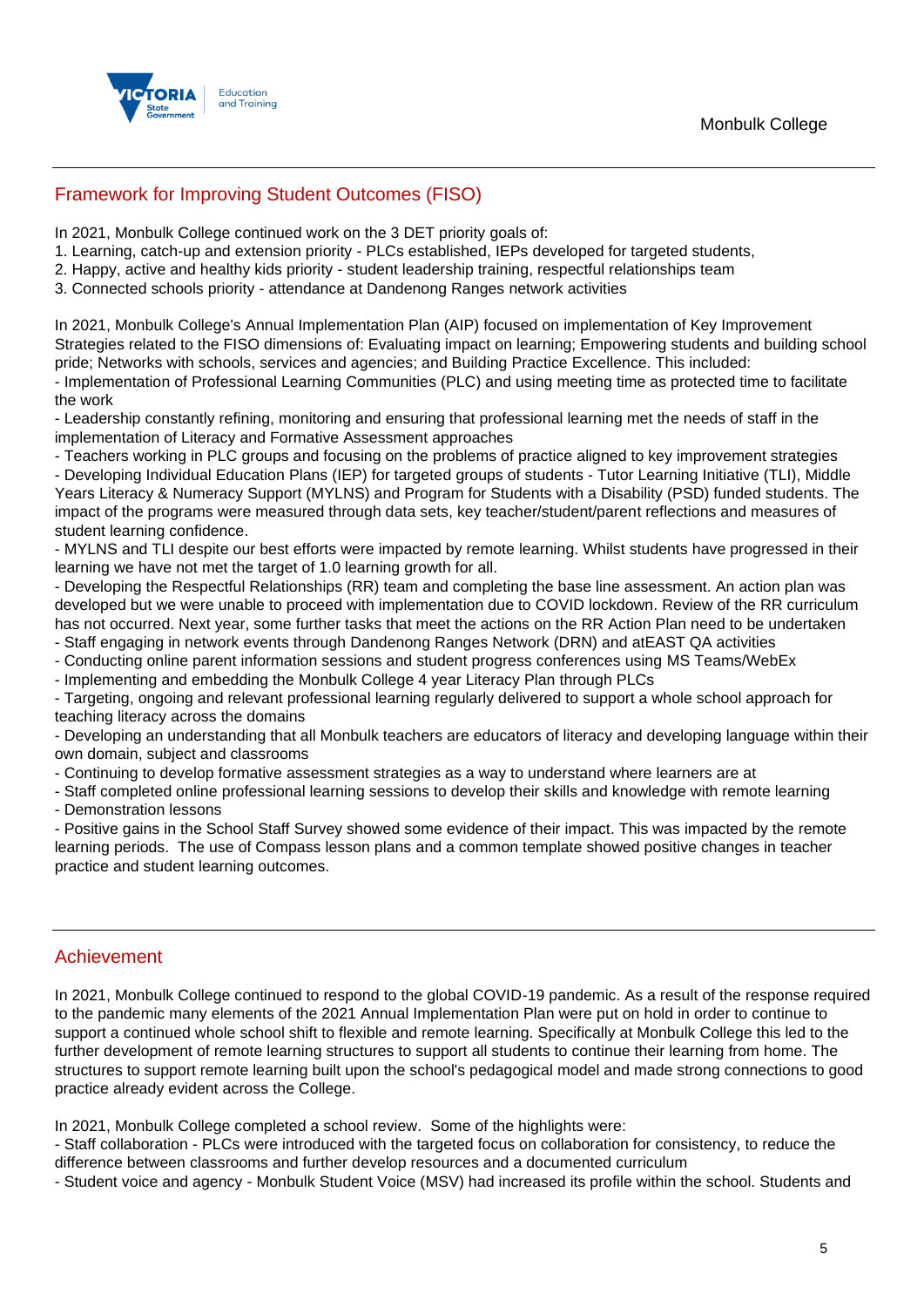



parents reported that the college was a welcoming, inclusive environment that supported student connectedness and pride in the college

- Community engagement - Parents, staff, and students reported the importance of the college's connections and partnerships within the community

The review team developed a new strategic direction (2022 to 2024) which includes the following goals:

- Improve learning outcomes for all students

- Increase student empowerment as members of the learning community

- Develop students as healthy, resilient, and connected members of the school community

In addition to these DET priority goals, the college included a school goal of improve student achievement in literacy throughout the College with key improvement strategies focused on developing and implementing a whole school Literacy Plan and developing knowledge and understanding around assessment. Continued work in documenting and embedding literacy teaching approaches and strategies needs to be written into curriculum documents to ensure that these approaches are continued. Further work around the instructional model and developing learning intentions and success criteria will aid the development of student 'I can statements' that support student agency in learning.

Students in Years 7 through to 10 continue to improve in both literacy and numeracy although the progress has been somewhat slower than expected. This is an area that the college needs to continue to focus on as the data shows a lower percentage of students at Year 9 achieving at or above bench mark growth. This data is lower than previous years.

In 2021, the VCE cohort achieved a subject median of 27. Fifty-eight (58) students completed their VCE. The college had 28% of students in the top 30% of the state and 8% in the top 10% of the state. 4% of our students received VCE study scores of 40 or more and the School - Study Score Mean was 27. 43% of our VCE students completed at least one Vocation Education Training (VET) units of competency (UoC), well above the state average. These outstanding results have been achieved through the outstanding work of our students, and the support provided by the Monbulk College Teachers, especially at Year 12. Additionally we had 29 students (90%) offered a university place and 3 students (10%) with a TAFE offer. This means that 100% of our students who applied through VTAC got an offer. Overall an outstanding achievement and well ahead in our region.

The number of students who completed the VCAL certificates was 12 - intermediate (4) and senior (8). Our VCAL successes range from students in courses to full time employment. Some of these destinations include: Carpentry, Warehousing, Automotive, Hospitality and Child Care

A range of additional literacy/numeracy support in the classrooms and withdrawal groups were trialled in Years 7 to 10 classes in 2021 with some success. In 2022, additional classes and students will access the program to further enhance student literacy/numeracy outcomes. Several students were identified as suitable for acceleration of their learning and were provided with access to higher level learning in selected subjects.

All students in the Program for Students with a Disability (PSD) in 2021 had an Individual Education Plan (IEP) and each term met with the Student Support Groups. All funded students had an integration aid assigned to them directly, this was above and beyond their class teacher, this offered daily support and guidance during remote and onsite learning. Some students who faced additional challenges at home attended school during the lockdown and were supported by both teachers and integration aids in rooms.

As a school we are extremely proud of the transition that was made by students and staff to flexible and remote learning. The resilience and perseverance of our students is also reflected by the professional and dedicated work of all our staff who rapidly transitioned into a different teaching and learning mode so that our students would still be able to maximise their learning potential. Parents and families have also played a crucial role in supporting and encouraging students through the challenges brought about by the 2021 pandemic.

## Engagement

The 2021 school year continued to provide many challenges to students, staff and the school community as we worked to ensure continuity of quality learning for all students. A significant component of this work was around maintaining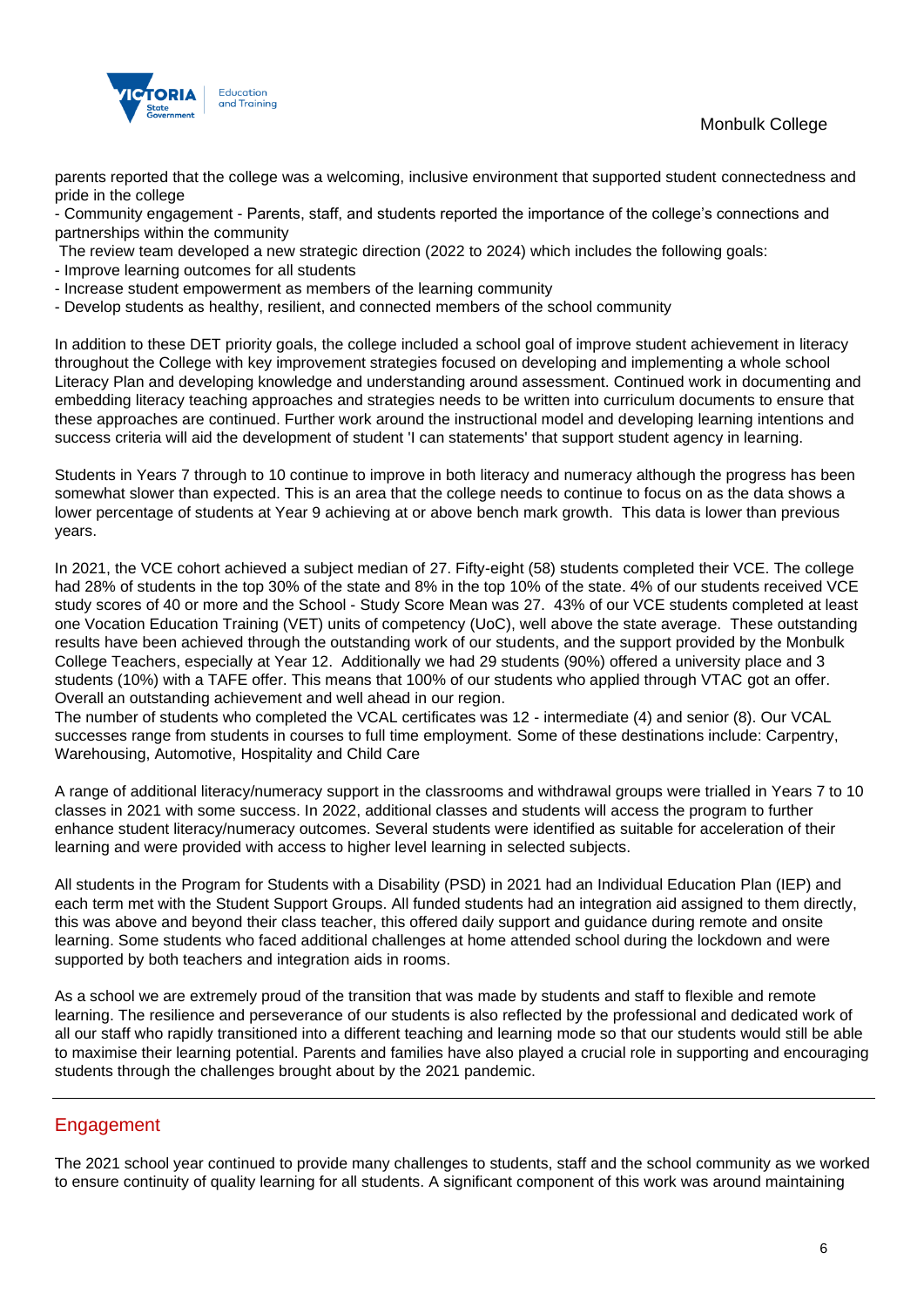

students engagement with their school and their learning during the period of remote and onsite learning in 2021. New challenges meant the school had to become adaptable and agile in order to respond in this space and as a school community we are justifiably proud of the manner in which this work was undertaken to support our students.

Engagement in learning continues to be a priority for Monbulk College. The college has continued to focus on a differentiated approach to learning and teaching programs to improve student outcomes. In 2021, the College utilised Microsoft Teams and Compass to successfully move in and out of Remote Learning, whilst working consistently to maintain student engagement in learning. Student connectedness to school was monitored through a daily check in, that not only asked students to self-rank their engagement in learning but monitored their wellbeing. The College used some adjusted processes to reach out to students and ensure that they were able to access supports as needed – both in their learning and wellbeing.

In 2021, the College focused on key improvement strategies (KIS) related to the FISO dimension Empowering Students and Building School Pride. The work in this area is ongoing, intentional and, in 2021 included programs such as School Leaders Program, Towards Success/Study Skills/Transition Program along with student mentor partnerships. A range of opportunities for student voice and development of student agency continued to be nurtured along with a review of student leadership across the school. Students were also authentically engaged as stakeholders in the school review process via forums and surveys.

In 2021, Monbulk College continued to work with families to ensure students were at school and learning during onsite/remote learning instruction. The college continued to connect with parents/students, via Compass, requesting them to notify the school of any absences. There was follow-up by Year level leaders for extended periods of student absences. The college works closely with the re-engagement officer to support chronic absences and return to school processes. Our attendance during remote learning was lower to the attendance while onsite, when compared to other years.

In 2021, the College continued to support Pathways Education through the Year 9 Careers Education Program, Morrisby Testing and Careers Practitioner Interviews, Work Experience, significant Pathways Counselling processes from year 9 through to Year 12 to both enable and accurately prepare students for future study and employment in both VCE, VET, Headstart and VCAL programs.

## **Wellbeing**

During 2021 health and wellbeing supports to students, staff and their families were modified and a key ingredient in ensuring learning continuity for all students across the College. This approach included building on the strengths and connections of our highly capable and supportive wellbeing team that includes the Assistant Principal Team, Student Wellbeing Coordinator, Mental Health Practitioner, and Regional School Nurse. This team is supported by Year Level Leaders who maintain strong links with our student cohort.

Additionally, college wellbeing staff were assigned specific students and families that required further support with additional challenges faced during remote learning. Integration aids were assigned to specific students with daily contact for learning support being provided. We had a number of vulnerable students attending onsite during remote learning where we were able to support them more holistically.

Student connectedness to school was monitored through a daily check in, that not only asked students to self-rank their engagement in learning but monitored their wellbeing. The College used some adjusted processes to reach out to students and ensure that they were able to access supports as needed – both in their learning and wellbeing. A 'zero tolerance' approach to bullying, restorative approach to conflict resolution, significant teachers in the Junior School, a teacher-student mentoring program through Study Skills in the Senior School; and holistic systemic sharing of student learning information provides support to students and staff. Programs such as The School for Student Leadership, Farm School and TAFE Taster programs continued to be offered in 2021 along with programs such as Towards Success and Advance which aim to develop leadership and community links.

The effective support of student and staff wellbeing will be essential in 2022 as the school transitions back to more usual operations in the wake of the pandemic.

Our students completed the "Attitudes to School Survey" in 2021. Student participation and results in the survey were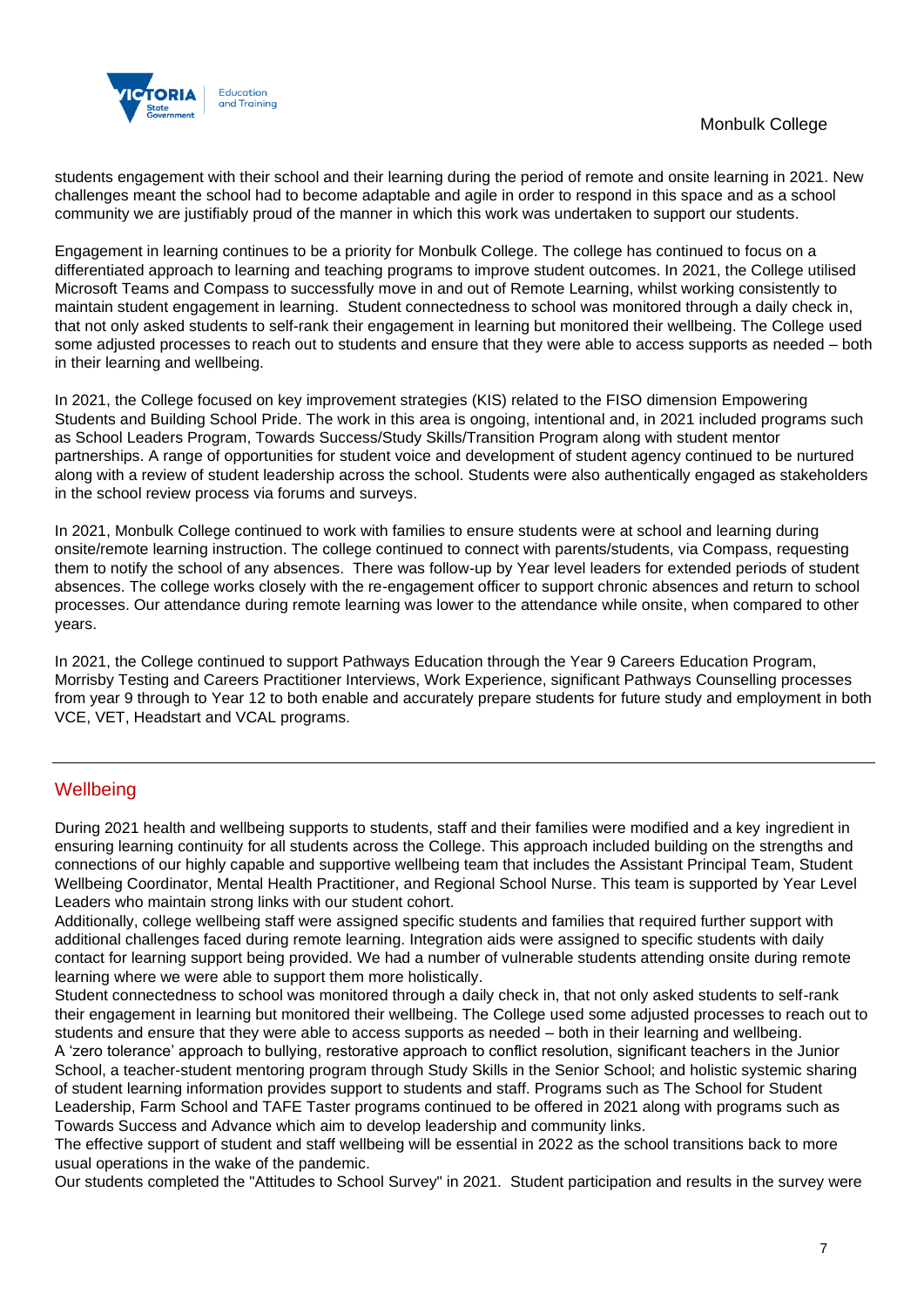

much lower than expected. Highlights were: life satisfaction at the 45th percentile; and not experiencing bullying at the 50th percentile.

Staff satisfaction, according to the Staff Opinion Survey, showed that the overall mean score for the whole school was higher than state, network and similar secondary schools. Highlights were: school leadership focusing on instructional leadership; professional learning; and teaching and learning.

Parent satisfaction, according to the Parent Opinion Survey, indicated pleasing results, performing within the median 60% of all Victorian Schools. To build parent involvement we conducted a number of workshops/sessions. For example - COVID stress information sessions regional workshops, Elevate sessions, Immersive reader workshops and reducing stress.

## Finance performance and position

Monbulk College maintained a sound financial position throughout 2021. The 2020 to 2024 School Strategic Plan, along with the 2021 Annual Implementation Plan, continued to provide the framework for school council allocation of funds to support school programs and priorities. In 2021, the College building program continued, although it was limited due to COVID-19. The College looks forward to the completion of Stage 3 of the Building Program in 2022, with the delivery of new Technology, Arts, STEM and general classrooms which should see the delivery of the major components of the masterplan. Much of the College's funds were committed to projects such as classroom furniture and equipment for the new classrooms, MYLNS teacher funding is provided in the cash grant, and the College engages with a range of MOU's to support student engagement (MDLC, Box Hill TAFE, CFA) although many of these were unable to run in their usual capacity. Due to remote learning, the College spent less than usual on resources that are used in the classroom which will be put towards increased program engagement in 2022.

The effective use of the school's resources for 2021 was reflected in two main components; the use of allocated SRP funding and locally raised funds. With the new facilities, additional expenditure was required to ensure that classrooms and study spaces were adequately resourced. Acquisition of subject-specific learning materials, additional furniture and provision of technology infrastructure across the College was extensive.

> **For more detailed information regarding our school please visit our website at [https://www.monbulkcol.vic.edu.au](https://www.monbulkcol.vic.edu.au/)**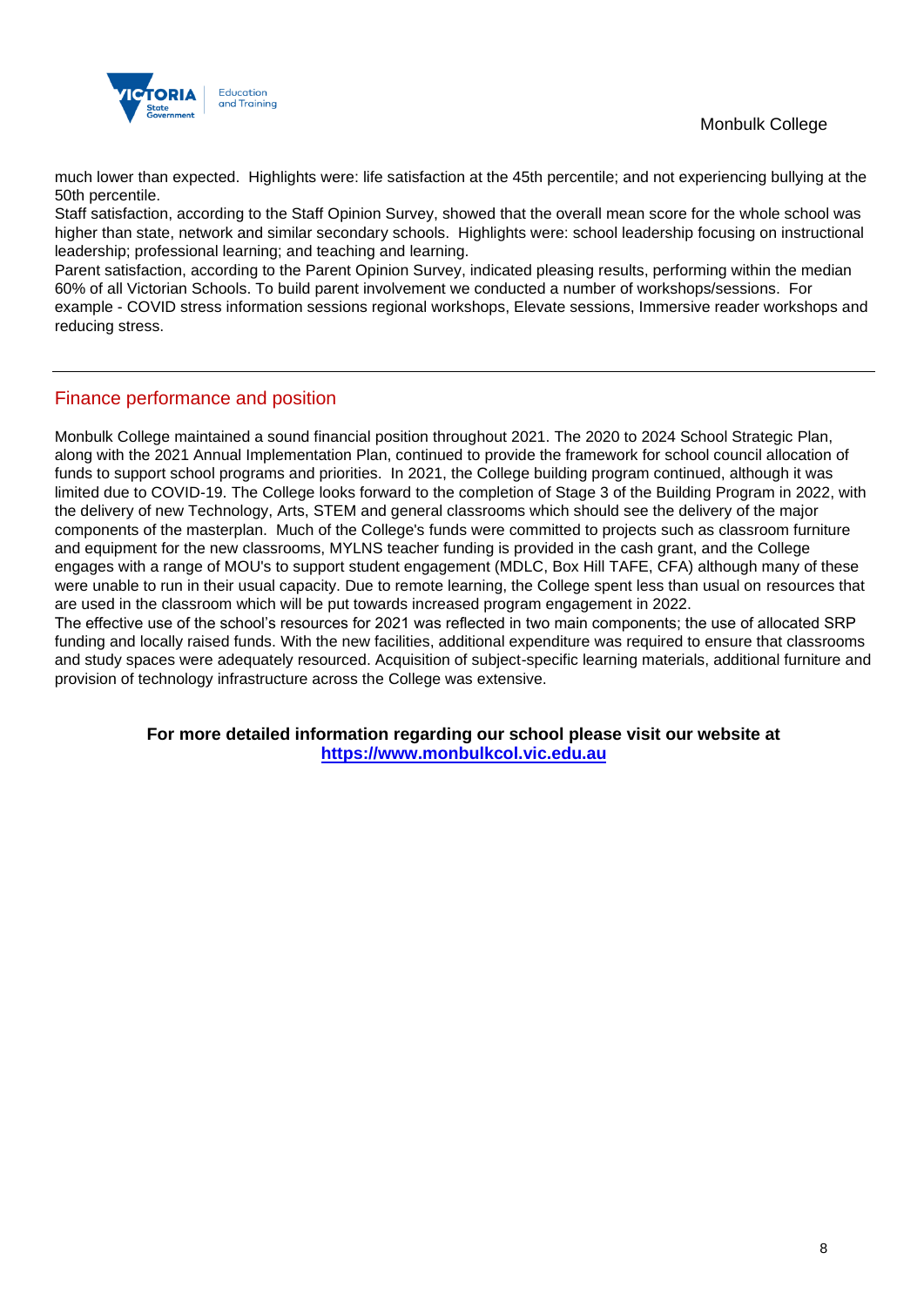

# **Performance Summary**

The Performance Summary for government schools provides an overview of how this school is contributing to the objectives of the Education State and how it compares to other Victorian government schools.

All schools work in partnership with their school community to improve outcomes for children and young people. Sharing this information with parents and the wider school community helps to support community engagement in student learning, a key priority of the Framework for Improving Student Outcomes.

Refer to the 'How to read the Annual Report' section for help on how to interpret this report.

# SCHOOL PROFILE

#### **Enrolment Profile**

A total of 556 students were enrolled at this school in 2021, 256 female and 300 male.

2 percent of students had English as an additional language and 1 percent were Aboriginal or Torres Strait Islander.

#### **Overall Socio-Economic Profile**

The overall school's socio-economic profile is based on the school's Student Family Occupation and Education index (SFOE).

SFOE is a measure of socio-educational disadvantage of a school, based on educational and employment characteristics of the parents/carers of students enrolled at the school. Possible SFOE band values are: Low, Low-Medium, Medium and High. A 'Low' band represents a low level of socio-educational disadvantage, a 'High' band represents a high level of socio-educational disadvantage.

This school's SFOE band value is: Low - Medium

#### **Parent Satisfaction Summary**

The percent endorsement by parents on their school satisfaction level, as reported in the annual Parent Opinion Survey.

Percent endorsement indicates the percent of positive responses (agree or strongly agree) from parents who responded to the survey.



#### **School Staff Survey**

The percent endorsement by staff on School Climate, as reported in the annual School Staff Survey.

Percent endorsement indicates the percent of positive responses (agree or strongly agree) from staff who responded to the survey. Data is suppressed for schools with three or less respondents to the survey for confidentiality reasons.

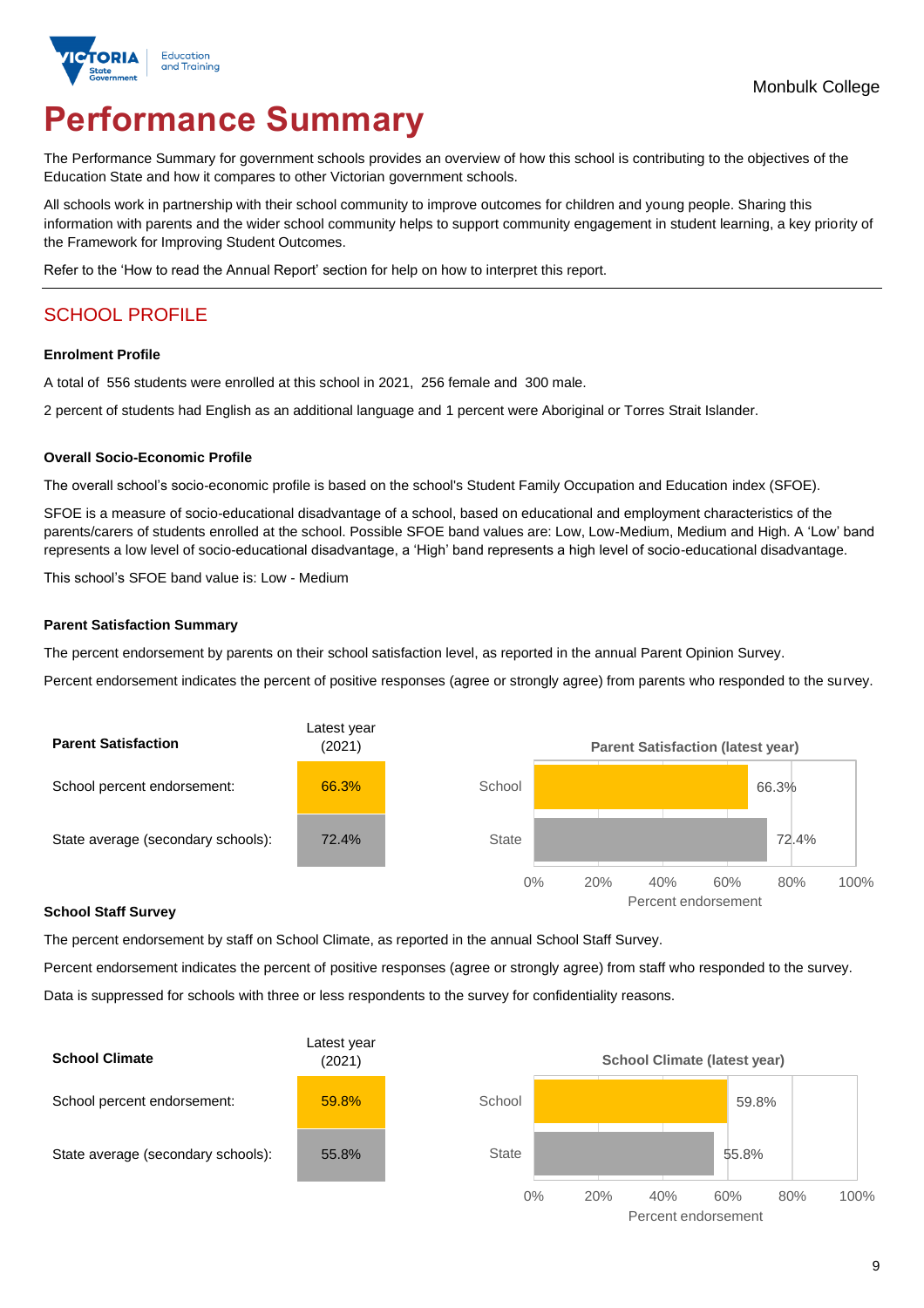

# ACHIEVEMENT

*Key: 'Similar Schools' are a group of Victorian government schools that are like this school, taking into account the school's socioeconomic background of students, the number of non-English speaking students and the size and location of the school.*

#### **Teacher Judgement of student achievement**

Percentage of students working at or above age expected standards in English and Mathematics.



| <b>Mathematics</b><br>Years 7 to 10                               | Latest year<br>(2021) |  |
|-------------------------------------------------------------------|-----------------------|--|
| School percent of students at or above age<br>expected standards: | 74.0%                 |  |
| Similar Schools average:                                          | 69.2%                 |  |
| State average:                                                    | 65.3%                 |  |

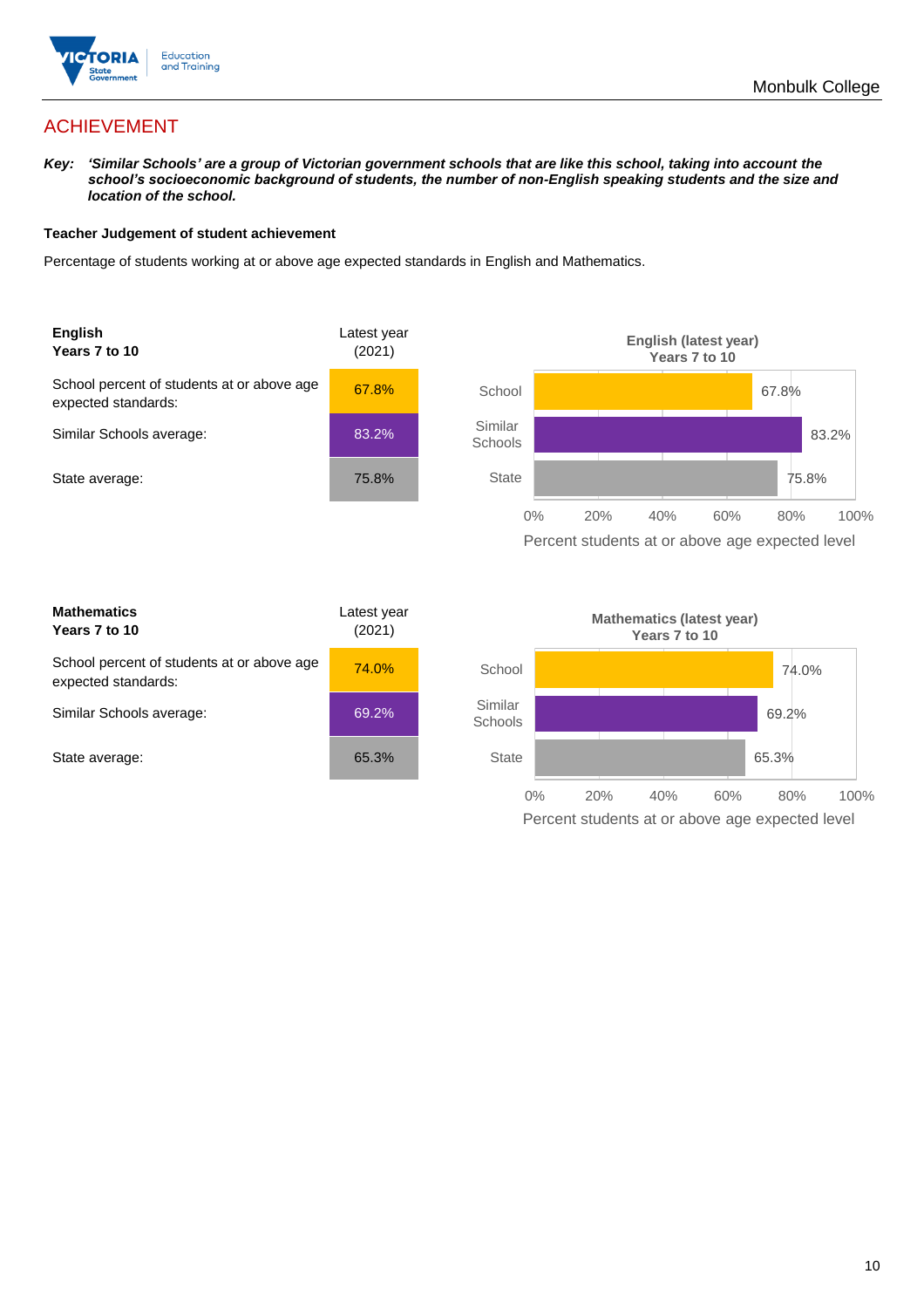

# ACHIEVEMENT (continued)

*Key: 'Similar Schools' are a group of Victorian government schools that are like this school, taking into account the school's socioeconomic background of students, the number of non-English speaking students and the size and location of the school.*

#### **NAPLAN**

Percentage of students in the top three bands of testing in NAPLAN.

Note: NAPLAN tests were not conducted in 2020, hence the 4-year average is the average of 2018, 2019 and 2021 data.

| Reading<br>Year <sub>7</sub>                      | Latest year<br>(2021) | 4-year<br>average |                    | <b>NAPLAN Reading (latest year)</b><br>Year <sub>7</sub>  |                                                              |
|---------------------------------------------------|-----------------------|-------------------|--------------------|-----------------------------------------------------------|--------------------------------------------------------------|
| School percent of students in<br>top three bands: | 57.6%                 | 53.8%             | School             |                                                           | 57.6%                                                        |
| Similar Schools average:                          | 62.8%                 | 62.1%             | Similar<br>Schools |                                                           | 62.8%                                                        |
| State average:                                    | 55.2%                 | 54.8%             | <b>State</b>       |                                                           | 55.2%                                                        |
|                                                   |                       |                   | 0%                 | 20%<br>40%                                                | 60%<br>80%<br>100%<br>Percent of students in top three bands |
| Reading<br>Year 9                                 | Latest year<br>(2021) | 4-year<br>average |                    | <b>NAPLAN Reading (latest year)</b><br>Year 9             |                                                              |
| School percent of students in<br>top three bands: | 47.7%                 | 46.8%             | School             |                                                           | 47.7%                                                        |
| Similar Schools average:                          | 48.5%                 | 50.8%             | Similar<br>Schools |                                                           | 48.5%                                                        |
| State average:                                    | 43.9%                 | 45.9%             | <b>State</b>       |                                                           | 43.9%                                                        |
|                                                   |                       |                   | $0\%$              | 20%<br>40%                                                | 100%<br>60%<br>80%<br>Percent of students in top three bands |
| <b>Numeracy</b><br>Year <sub>7</sub>              | Latest year<br>(2021) | 4-year<br>average |                    | <b>NAPLAN Numeracy (latest year)</b><br>Year <sub>7</sub> |                                                              |
| School percent of students in<br>top three bands: | 54.3%                 | 54.8%             | School             |                                                           | 54.3%                                                        |
| Similar Schools average:                          | 61.3%                 | 60.9%             | Similar<br>Schools |                                                           | 61.3%                                                        |
| State average:                                    | 55.2%                 | 55.3%             | <b>State</b>       |                                                           | 55.2%                                                        |
|                                                   |                       |                   | $0\%$              | 20%<br>40%                                                | 60%<br>80%<br>100%<br>Percent of students in top three bands |
| <b>Numeracy</b><br>Year 9                         | Latest year<br>(2021) | 4-year<br>average |                    | <b>NAPLAN Numeracy (latest year)</b><br>Year 9            |                                                              |
| School percent of students in<br>top three bands: | 45.8%                 | 46.0%             | School             |                                                           | 45.8%                                                        |
| Similar Schools average:                          | 47.7%                 | 49.7%             | Similar<br>Schools |                                                           | 47.7%                                                        |
| State average:                                    | 45.0%                 | 46.8%             | <b>State</b>       |                                                           | 45.0%                                                        |
|                                                   |                       |                   | $0\%$              | 20%<br>40%                                                | 80%<br>100%<br>60%<br>Percent of students in top three bands |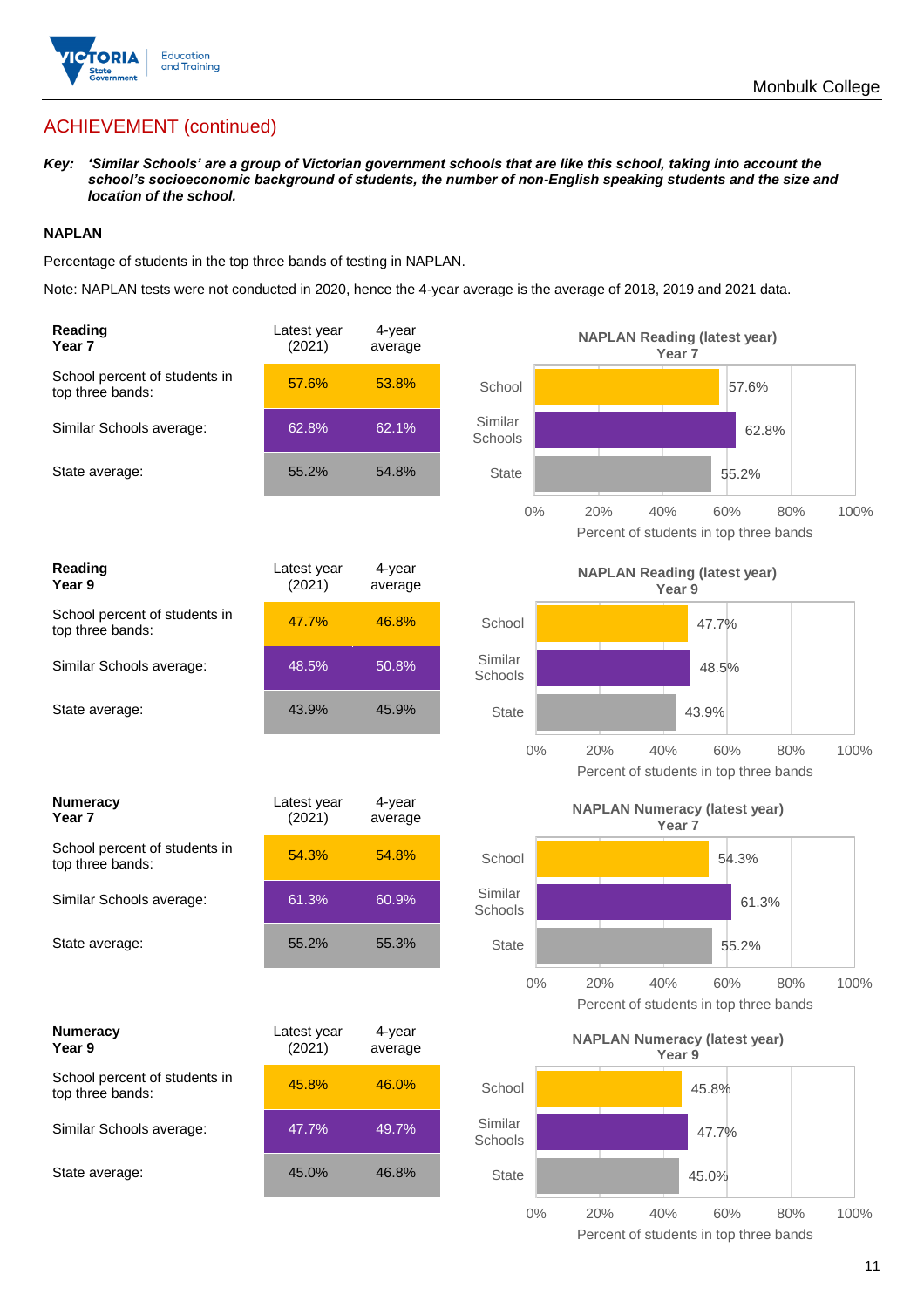

# ACHIEVEMENT (continued)

#### **NAPLAN Learning Gain**

NAPLAN learning gain is determined by comparing a student's current year result relative to the results of all 'similar' Victorian students (i.e., students in all sectors in the same year level who had the same score two years prior). If the current year result is in the top 25 percent, their gain level is categorised as 'High'; middle 50 percent is 'Medium'; bottom 25 percent is 'Low'.

#### **Learning Gain Year 5 (2019) to Year 7 (2021)**



#### **Learning Gain Year 7 (2019) to Year 9 (2021)**

|                             | Low<br>Gain | Medium<br>Gain | High<br>Gain | High Gain<br>(Similar<br>Schools) |                            | N          |
|-----------------------------|-------------|----------------|--------------|-----------------------------------|----------------------------|------------|
| Reading:                    | 29%         | 51%            | 20%          | 23%                               | 100%                       |            |
| Numeracy:                   | 29%         | 46%            | 24%          | 24%                               | 80%                        | 1%         |
| Writing:                    | 43%         | 40%            | 17%          | 23%                               | Percent of students<br>60% | Ľ۵         |
| Spelling:                   | 29%         | 58%            | 13%          | 24%                               | 40%                        | 29%<br>20% |
| Grammar and<br>Punctuation: | 43%         | 36%            | 21%          | 23%                               | 20%                        |            |
|                             |             |                |              |                                   | 0%                         | -          |

**NAPLAN Learning Gain (latest year) Year 7 - Year 9**

**N** Low Gain **Medium Gain E** High Gain

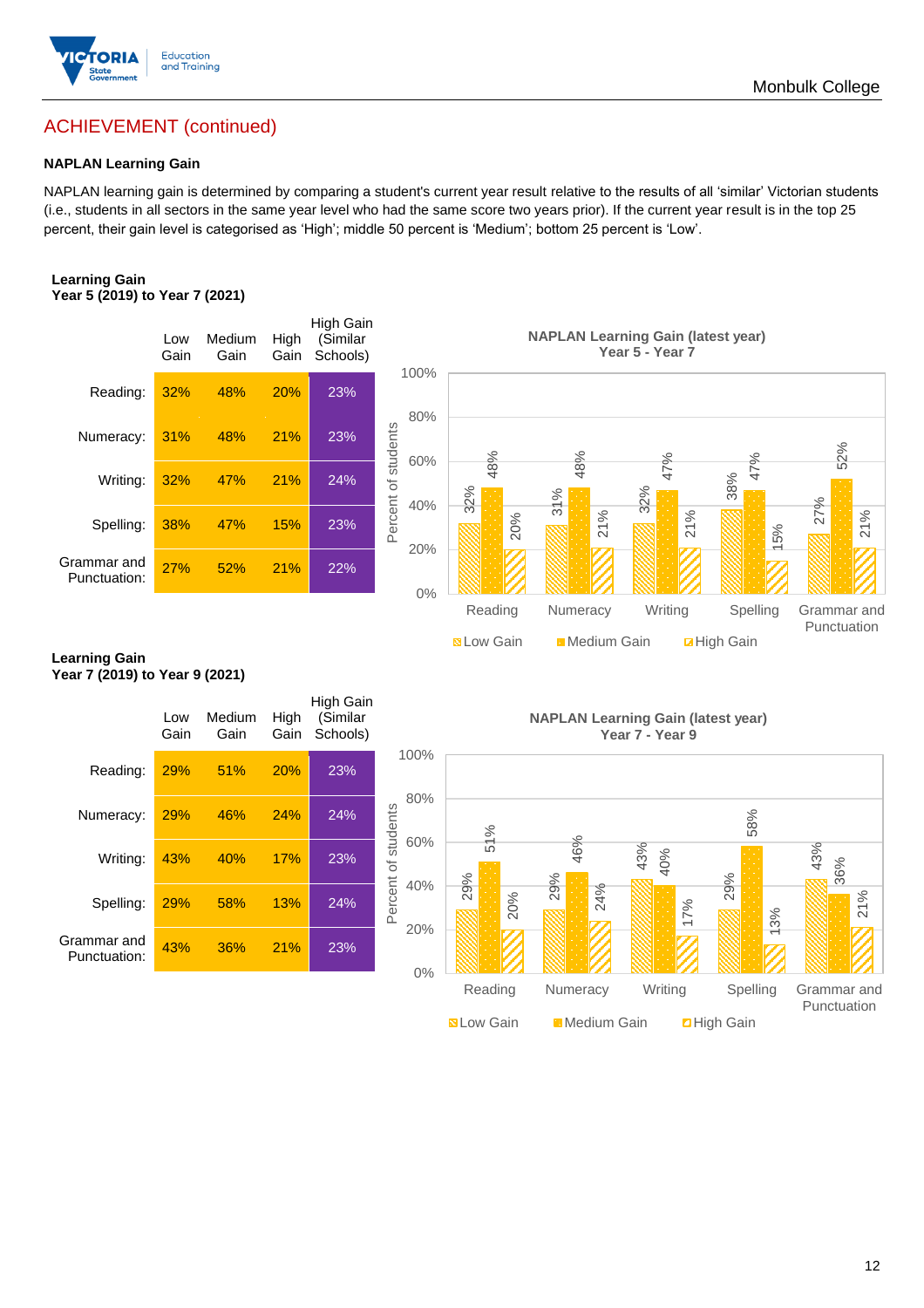

# ACHIEVEMENT (continued)

#### **Victorian Certificate of Education (VCE)**

Mean study score from all VCE subjects undertaken by students at this school. This includes all Unit 3 and 4 studies (including those completed in Year 11) and any VCE VET studies awarded a study score.

The maximum student study score is 50 and the state-wide mean (including government and non-government schools) is set at 30.



\* *Due to COVID-19, there may be some under-reporting of VET completed competencies from schools due to students still completing outstanding 2021 VET units in 2022.*

### ENGAGEMENT

*Key: 'Similar Schools' are a group of Victorian government schools that are like this school, taking into account the school's socioeconomic background of students, the number of non-English speaking students and the size and location of the school.*

#### **Average Number of Student Absence Days**

Absence from school can impact on students' learning. Common reasons for non-attendance include illness and extended family holidays. Absence and attendance data in 2020 and 2021 may have been influenced by local COVID-19.



Average number of absence days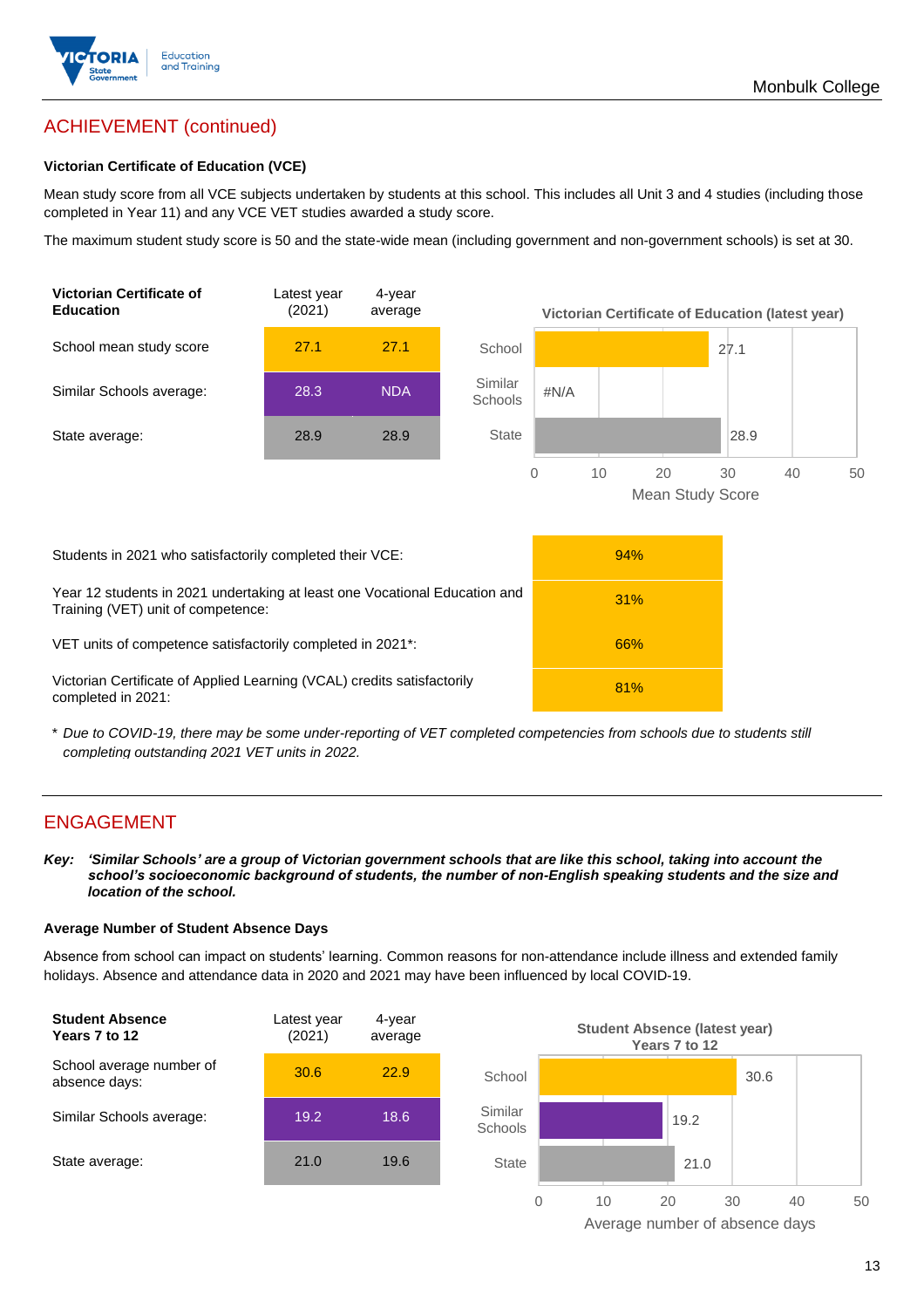

## ENGAGEMENT (continued)

#### **Attendance Rate (latest year)**

|                                             | Year 7 | Year 8 | Year 9 | Year 10 | Year 11 | Year 12 |
|---------------------------------------------|--------|--------|--------|---------|---------|---------|
| Attendance Rate by year level<br>$(2021)$ : | 88%    | 85%    | 79%    | 84%     | 84%     | 89%     |

#### **Student Retention**

Percentage of Year 7 students who remain at the school through to Year 10.



#### **Students exiting to further studies or full-time employment**

Percentage of students from Years 10 to 12 going on to further studies or full-time employment.

Note: This measure refers to data from the year when students exited the school. Data excludes destinations recorded as 'Unknown'.



Percent of students with positive destinations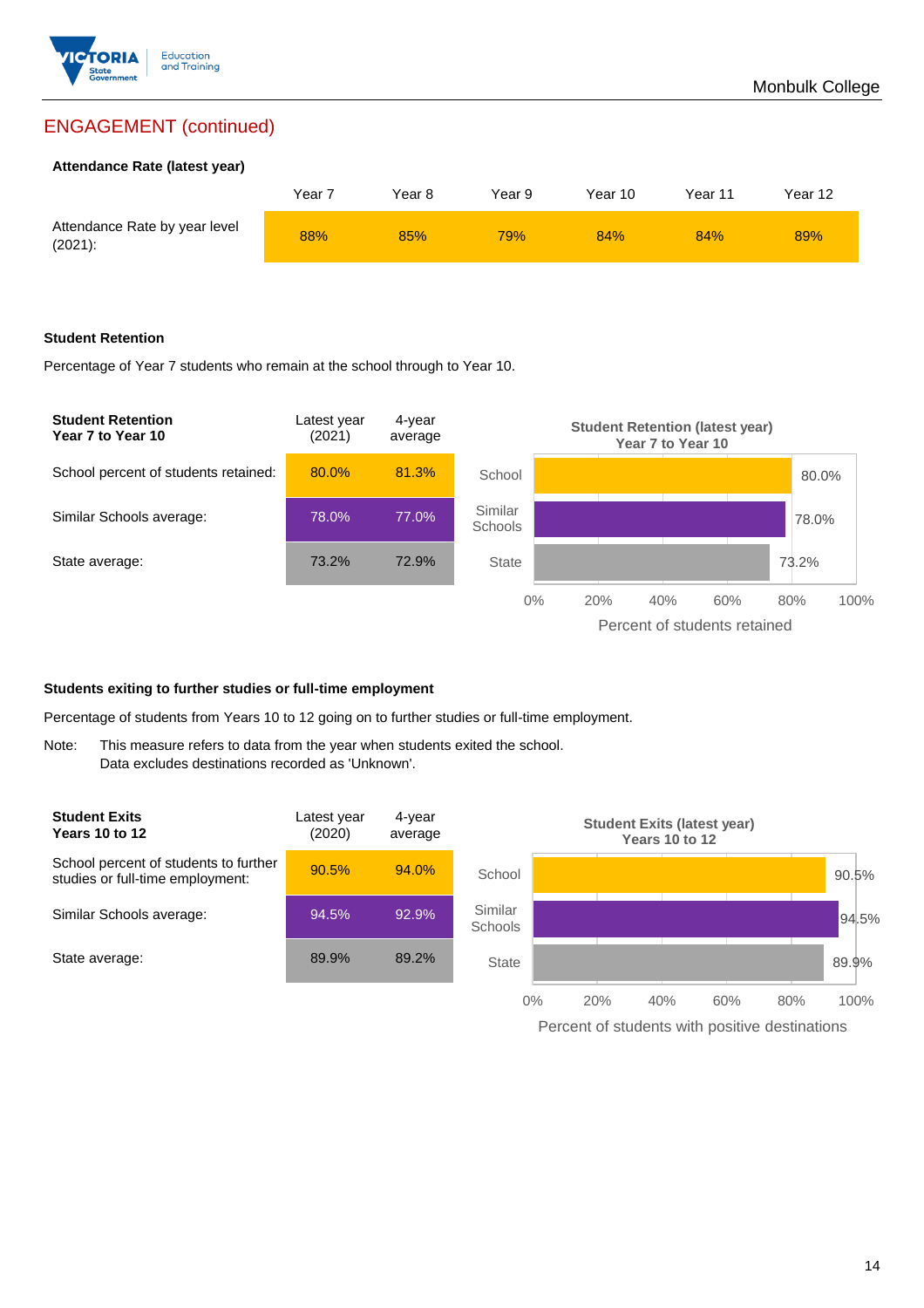

## **WELLBEING**

*Key: 'Similar Schools' are a group of Victorian government schools that are like this school, taking into account the school's socioeconomic background of students, the number of non-English speaking students and the size and location of the school.*

#### **Student Attitudes to School – Sense of Connectedness**

The percent endorsement on Sense of Connectedness factor, as reported in the Attitudes to School Survey completed annually by Victorian government school students, indicates the percent of positive responses (agree or strongly agree).



*Due to lower participation rates, differences in the timing of the survey/length of survey period and the general impact of Covid19 across 2020 and 2021, data are often not comparable with previous years or within similar school groups. Care should be taken when interpreting these results.*



#### **Student Attitudes to School – Management of Bullying**

The percent endorsement on Management of Bullying factor, as reported in the Attitudes to School Survey completed annually by Victorian government school students, indicates the percent of positive responses (agree or strongly agree).

| <b>Management of Bullying</b><br>Years 7 to 12 | Latest year<br>(2021) | 4-year<br>average |  |
|------------------------------------------------|-----------------------|-------------------|--|
| School percent endorsement:                    | 47.4%                 | 49.0%             |  |
| Similar Schools average:                       | 50.7%                 | 56.0%             |  |
| State average:                                 | 53.3%                 | 56.8%             |  |

*Due to lower participation rates, differences in the timing of the survey/length of survey period and the general impact of Covid19 across 2020 and 2021, data are often not comparable with previous years or within similar school groups. Care should be taken when interpreting these results.*

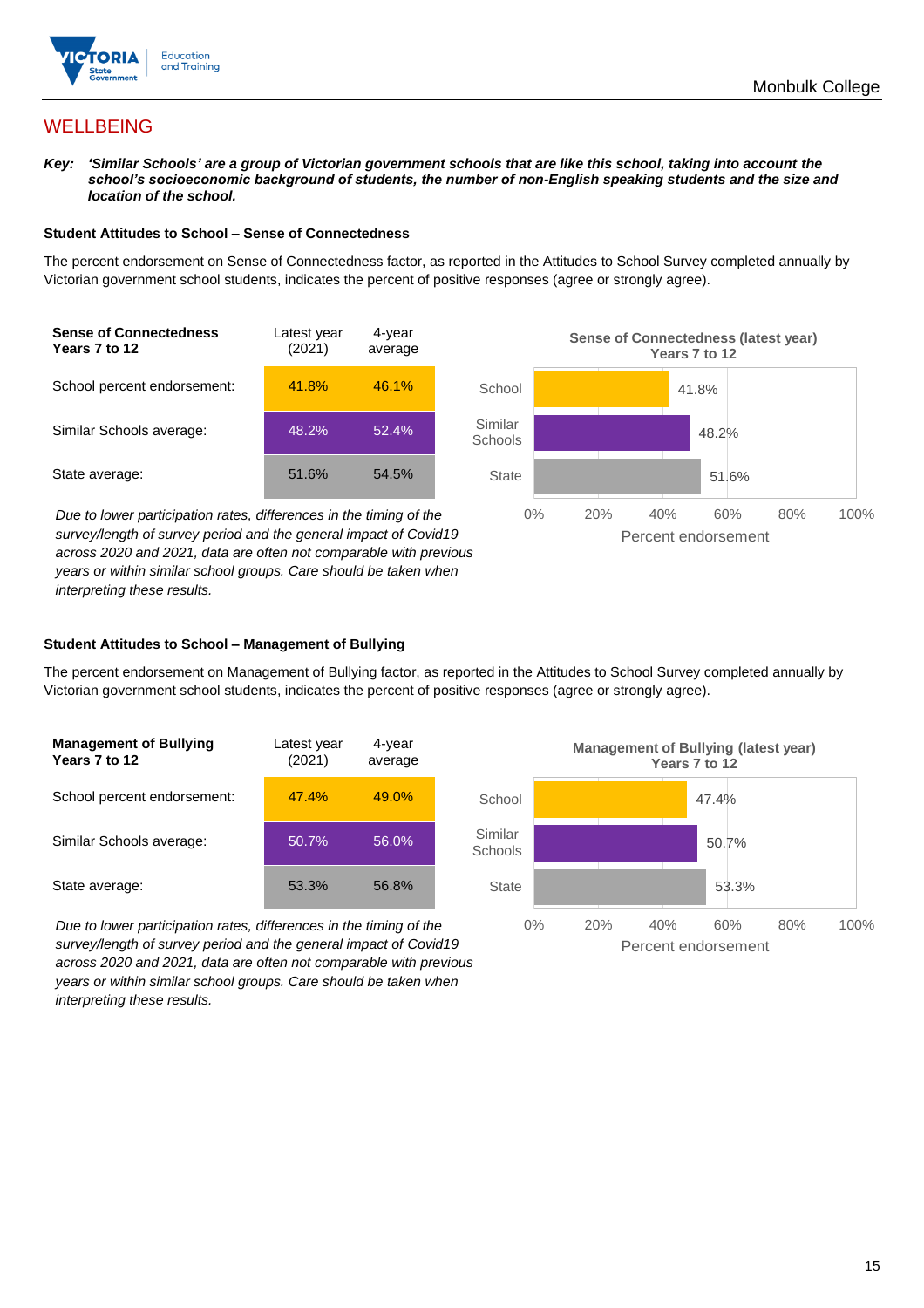

# **Financial Performance and Position**

FINANCIAL PERFORMANCE - OPERATING STATEMENT SUMMARY FOR THE YEAR ENDING 31 DECEMBER, 2021

| <b>Revenue</b>                  | <b>Actual</b> |
|---------------------------------|---------------|
| <b>Student Resource Package</b> | \$6,413,107   |
| Government Provided DET Grants  | \$1,086,481   |
| Government Grants Commonwealth  | \$0           |
| <b>Government Grants State</b>  | \$9,800       |
| <b>Revenue Other</b>            | \$22,721      |
| <b>Locally Raised Funds</b>     | \$444,430     |
| <b>Capital Grants</b>           | \$0           |
| <b>Total Operating Revenue</b>  | \$7,976,540   |

| Equity $1$                                          | <b>Actual</b> |
|-----------------------------------------------------|---------------|
| Equity (Social Disadvantage)                        | \$52,717      |
| Equity (Catch Up)                                   | \$35,220      |
| <b>Transition Funding</b>                           | \$0           |
| Equity (Social Disadvantage - Extraordinary Growth) | \$0           |
| <b>Equity Total</b>                                 | \$87,938      |

| <b>Expenditure</b>                    | <b>Actual</b> |
|---------------------------------------|---------------|
| Student Resource Package <sup>2</sup> | \$6,041,008   |
| Adjustments                           | \$0           |
| <b>Books &amp; Publications</b>       | \$2,277       |
| Camps/Excursions/Activities           | \$141,284     |
| <b>Communication Costs</b>            | \$16,037      |
| Consumables                           | \$138,982     |
| Miscellaneous Expense <sup>3</sup>    | \$143,028     |
| <b>Professional Development</b>       | \$18,036      |
| Equipment/Maintenance/Hire            | \$123,796     |
| <b>Property Services</b>              | \$204,627     |
| Salaries & Allowances <sup>4</sup>    | \$179,668     |
| <b>Support Services</b>               | \$58,889      |
| Trading & Fundraising                 | \$126,379     |
| Motor Vehicle Expenses                | \$1,741       |
| Travel & Subsistence                  | \$0           |
| <b>Utilities</b>                      | \$67,904      |
| <b>Total Operating Expenditure</b>    | \$7,263,656   |
| <b>Net Operating Surplus/-Deficit</b> | \$712,884     |
| <b>Asset Acquisitions</b>             | \$13,350      |

(1) The equity funding reported above is a subset of the overall revenue reported by the school.

(2) Student Resource Package Expenditure figures are as of 10 Mar 2022 and are subject to change during the reconciliation process.

(3) Miscellaneous Expenses include bank charges, administration expenses, insurance and taxation charges.

(4) Salaries and Allowances refers to school-level payroll.